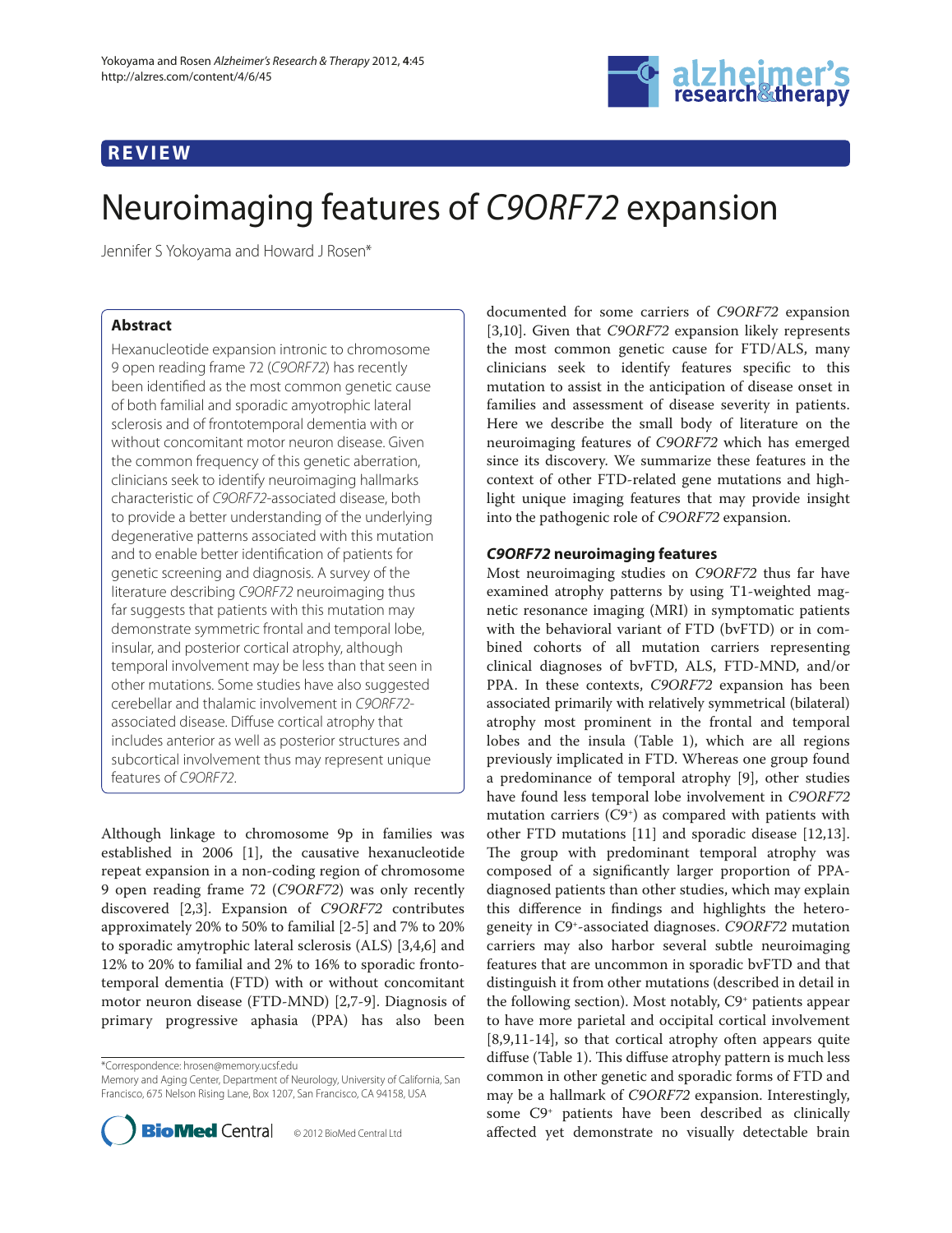## **Table 1. Summary of** *C9ORF72* **neuroimaging studies**

| Study                              | Diagnostic groups<br>included                                                       | Atrophy patterns compared<br>with normal controls                                                                                                                                                                                                                                        | Atrophy patterns compared<br>with sporadic bvFTD                                                                                                                                                                                                                                  | Atrophy patterns compared<br>with other mutations                                                                                                                                                                                                                                                                                                                                                           |
|------------------------------------|-------------------------------------------------------------------------------------|------------------------------------------------------------------------------------------------------------------------------------------------------------------------------------------------------------------------------------------------------------------------------------------|-----------------------------------------------------------------------------------------------------------------------------------------------------------------------------------------------------------------------------------------------------------------------------------|-------------------------------------------------------------------------------------------------------------------------------------------------------------------------------------------------------------------------------------------------------------------------------------------------------------------------------------------------------------------------------------------------------------|
| Boxer et al. [12]<br>(2011)        | $n = 5$<br>(4 bvFTD and 1 ALS)                                                      | C9+ patients showed atrophy<br>in bilateral frontal, temporal,<br>and parietal and right occipital<br>regions.                                                                                                                                                                           |                                                                                                                                                                                                                                                                                   |                                                                                                                                                                                                                                                                                                                                                                                                             |
| Simón-Sánchez<br>et al. [9] (2012) | $n = 32$<br>(bvFTD, ALS, and PPA)                                                   | C9+ patients showed<br>'predominantly' frontotemporal<br>atrophy in 23% and temporal<br>atrophy in 42%. Thirteen percent<br>showed generalized atrophy, and<br>9% showed no visible atrophy.<br>Atrophy extended to the parietal<br>region in 31% and included the<br>cerebellum in 25%. |                                                                                                                                                                                                                                                                                   | C9+ patients, compared with<br>MAPT and GRN carriers, more<br>often showed temporally<br>predominant atrophy. MAPT and<br>GRN were more often associated<br>with frontally predominant<br>atrophy.                                                                                                                                                                                                          |
| Mahoney et al. [10]<br>(2012)      | $n = 16$<br>(12 bvFTD, 3 FTD-MND,<br>and 1 nfvPPA)                                  | C9+ patients showed atrophy<br>in the left orbitofrontal cortex,<br>left frontal operculum, bilateral<br>cerebellum, and bilateral<br>thalamus.                                                                                                                                          |                                                                                                                                                                                                                                                                                   | C9+ patients showed more<br>atrophy in the PFC and<br>cerebellum compared with<br>MAPT carriers and more atrophy<br>in the left PFC compared with<br>GRN carriers. MAPT showed<br>more atrophy in temporal lobe,<br>including hippocampus and<br>amygdala, than C9+ patients. GRN<br>showed more atrophy in the left<br>temporal lobe, postcentral gyri,<br>and inferior frontal gyri than C9+<br>patients. |
| Boeve et al. [8]<br>(2012)         | $n = 18$<br>(14 bvFTD, 3 FTD-ALS,<br>and 1 ALS)                                     | Fourteen of eighteen C9+<br>patients showed frontal atrophy.<br>Eight showed temporal atrophy.<br>Five showed parietal atrophy.<br>Three C9 <sup>+</sup> patients had no<br>detectable atrophy.                                                                                          |                                                                                                                                                                                                                                                                                   |                                                                                                                                                                                                                                                                                                                                                                                                             |
| Whitwell et al. [11]<br>(2012)     | $n = 19$                                                                            | C9 <sup>+</sup> patients showed diffuse<br>atrophy involving the frontal,<br>temporal, parietal, and occipital<br>lobes.                                                                                                                                                                 | C9 <sup>+</sup> patients showed more atrophy<br>in parietal, occipital, lateral, frontal,<br>and cerebellar regions compared<br>with sporadic FTD. Sporadic FTD<br>showed more atrophy in the medial<br>frontal lobe.                                                             | C9 <sup>+</sup> patients showed more<br>atrophy in parietal, occipital,<br>lateral, frontal, and cerebellar<br>regions compared with MAPT.<br>MAPT showed more atrophy in<br>the anterior temporal regions.                                                                                                                                                                                                 |
| Sha et al. [13]<br>(2012)          | bvFTD: $n = 13$<br>$FTD-MND: n = 8$<br>(Each diagnosis was<br>analyzed separately.) | C9+ patients showed diffuse<br>frontal anterior temporal, parietal,<br>and cerebellar and thalamic<br>atrophy compared with controls.                                                                                                                                                    | C9+ patients without MND showed<br>more parietal and thalamic atrophy<br>than sporadic bvFTD. Sporadic<br>FTD showed more medial frontal<br>atrophy. C9+ patients with MND<br>showed more dorsal frontal,<br>posterior, and cerebellar atrophy<br>compared with sporadic FTD-MND. |                                                                                                                                                                                                                                                                                                                                                                                                             |

ALS, amyotrophic lateral sclerosis; bvFTD, behavioral variant frontotemporal dementia; FTD, frontotemporal dementia; FTD-MND, frontotemporal dementia with motor neuron disease; GRN, mutation in GRN gene; MAPT, mutation in MAPT gene; MND, motor neuron disease; nfvPPA, non-fluent variant of primary progressive aphasia; PFC, prefrontal cortex; PPA, primary progressive aphasia.

atrophy [8,9,14]; a recent report described two such patients with slowly progressive bvFTD (bvFTD-SP) characterized by a long disease course and nonprogressive brain atrophy, and both of them were C9+ [14].

In addition to finding diffuse cortical atrophy, some groups have found involvement of the cerebellum [9-11, 13] or bilateral thalamus  $[10,13,14]$  (or both) in C9<sup>+</sup>, which may further distinguish C9<sup>+</sup> neuroimaging patterns from those of other mutations and suggests that subcortical changes may contribute to symptoms [10,13]. Cerebellar findings have been further substantiated pathologically by the presence of ubiquitin/p62-positive, TDP-43-negative neuronal cytoplasmic inclusions in this area in subsets of C9+ FTD/ALS cases included in the aforementioned neuroimaging studies [8-10,12] as well as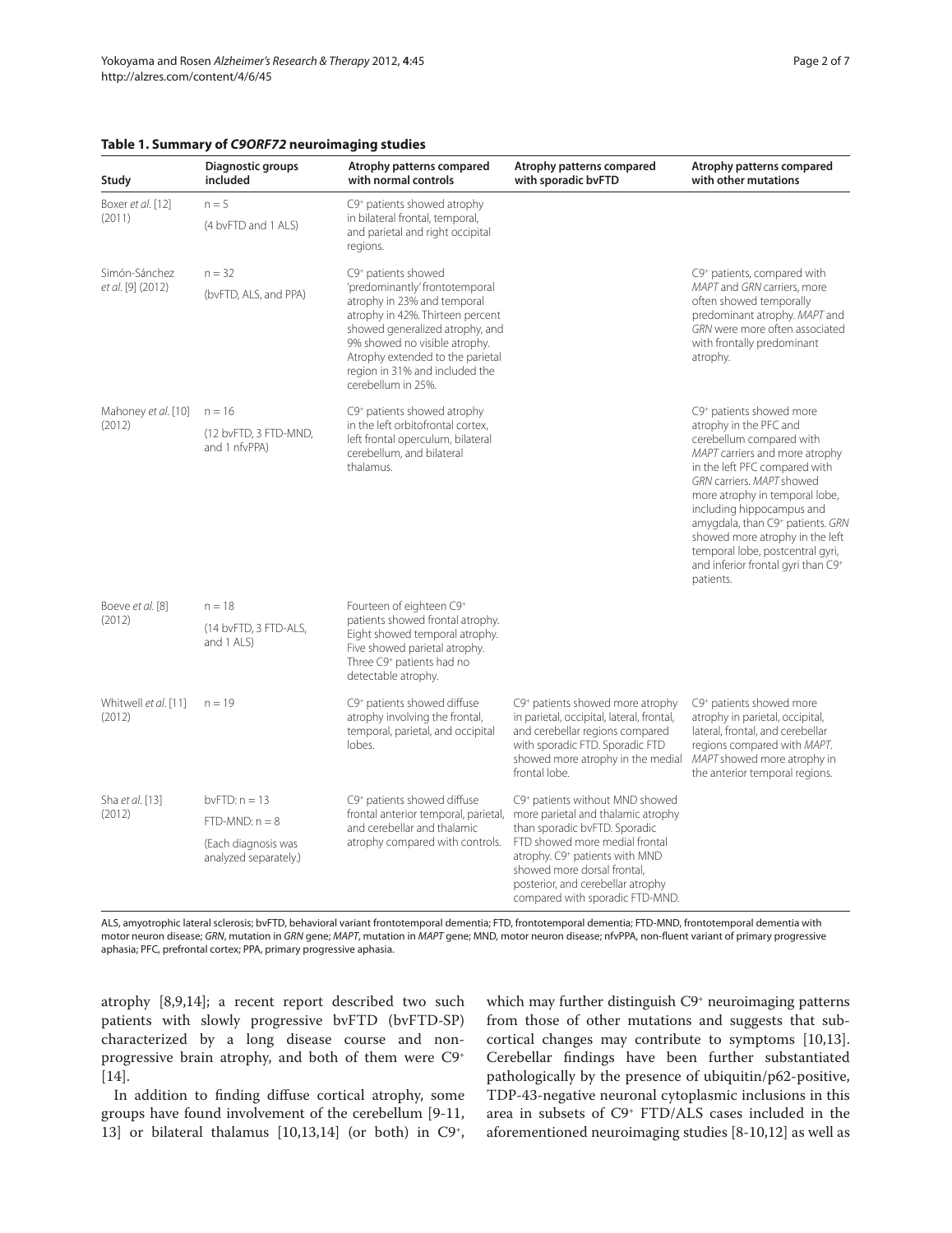others  $[15-18]$  and may be a unique pathologic finding associated with *C9ORF72* expansion [15].

Little assessment of *C9ORF72*-associated features has yet been performed using neuroimaging modalities beyond T1-weighted MRI. Findings from multimodal imaging, such as positron emission tomography (PET) or single-photon emission computed tomography (SPECT), are most often concordant with structural imaging findings but can sometimes reveal additional information not readily apparent from MRI alone. In C9<sup>+</sup> patients, in whom marked heterogeneity in presentation may complicate diagnosis, complementary findings from other imaging modalities may be particularly informative for confirming clinical and structural imaging findings. For example, Floris and colleagues [19] presented a case report of a patient with *C9ORF72* expansion associated with FTD-parkinsonism-upper motor neuron disease. In addition to presenting with prominent behavioral disturbances consistent with bvFTD, the patient presented with marked visuospatial impairment and hallucinations, which, along with parkinsonism, suggested a differential diagnosis of dementia with Lewy bodies. This patient demonstrated bilateral frontotemporal and posterior atrophy on structural MRI. Perfusion SPECT demonstrated reduced uptake bilaterally in both frontotemporal and parietal regions, consistent with structural imaging findings and the behavioral and visuospatial impairments. Genetic screening confirmed pathogenic expansion of *C9ORF72* and a diagnosis of bvFTD [19]. Similarly, Khan and colleagues [14] described one C9+ bvFTD-SP patient who had no atrophy upon visual inspection of MRI and had a consistent FDG-PET scan showing results within normal limits. These findings, though concordant across imaging modalities, were interesting given the patient's clinical presentation of bvFTD and suggest disruption of behavior in the context of limited visible changes on both structural and metabolic imaging.

Even within a survey of six more 'typical' C9+ patients, Boeve and colleagues [8] described a variety of findings from SPECT and PET imaging. In five carriers, SPECT demonstrated significant hypoperfusion in the anterior and middle cingulate gyri in comparison with controls. In one of these patients, there was no visual atrophy in structural MRI at the time of SPECT imaging, and frontal cortical atrophy was more evident only on structural MRI two years later [8], suggesting that early changes in hypometabolism preceded cortical atrophy. In four of five patients who underwent FDG-PET imaging, anterior cingulate demonstrated significant hypometabolism; posterior cingulate metabolism was normal in all four patients, and frontal cortical hypometabolism ranged from mild to severe [8]. Interestingly, the fifth patient demonstrated hypometabolism in parietal/precuneus regions with relative sparing of frontal cortical regions, a pattern more consistent with Alzheimer's disease than FTD/ALS. These findings, though not directly comparable, indicate that multimodal imaging sometimes may reveal abnormalities not detectable with structural MRI alone. This is particularly true when characterizing atypical clinical presentations and also establishes a breadth of imaging variability across  $C9$ <sup>+</sup> patients. This high level of heterogeneity across individuals reflects the multitude of clinical phenotypes associated with C9+ and may distinguish *C9ORF72* expansion from other FTDassociated gene mutations, which are described in the next section.

## *C9ORF72* **versus** *GRN* **and** *MAPT* **neuroimaging characteristics**

Previous studies have assessed the neuroimaging characteristics unique to other FTD-spectrum gene mutations, most notably in granulin (*GRN*), which encodes the protein progranulin and results in TDP-43 pathology, and in *MAPT*, the gene coding for the tau protein, which characterizes the other major type of FTD pathology. *MAPT* mutation carriers are generally characterized by relatively symmetrical atrophy predominantly in the anterior and medial temporal lobes, orbitofrontal cortex, and fornix [7,20]. Whitwell and colleagues [20] also found cerebellar involvement in *MAPT* mutation carriers. In contrast, *GRN* mutations are often associated with strongly asymmetric atrophy, affecting either hemisphere and involving the inferior frontal, temporal, and parietal lobes, with additional white matter involvement [7,20]. Examples of typical atrophy patterns in *MAPT*, *GRN*, and *C9ORF72* mutation carriers are shown in Figure 1.

Whitwell and colleagues [11] performed modeling to identify neuroimaging predictors of *C9ORF72* expansion as compared with *GRN* and *MAPT* and found that smaller left sensorimotor cortices, right occipital lobe and left cerebellum, and larger left inferior temporal lobe all independently contributed to a prediction of C9+ status. Using 14 of 39 total regions of interest, they could correctly classify *C9ORF72* mutation carriers with 74% accuracy and achieved 93% classification accuracy with 26 variables [11]. Although neuroimaging hallmarks are more likely to be used in conjunction with, rather than in place of, molecular genetic and family history information [21], the ability to accurately identify  $C9$ <sup>+</sup> patients from other FTD mutation carriers further supports the hypothesis that different genetic lesions result in different patterns of brain atrophy. Identification of gene-specific neuroimaging hallmarks may provide insight into the underlying pattern and type of pathology, which could be important information in the advent of pathology type-specific therapeutic interventions or for use as a biomarker in clinical trials. Previous studies have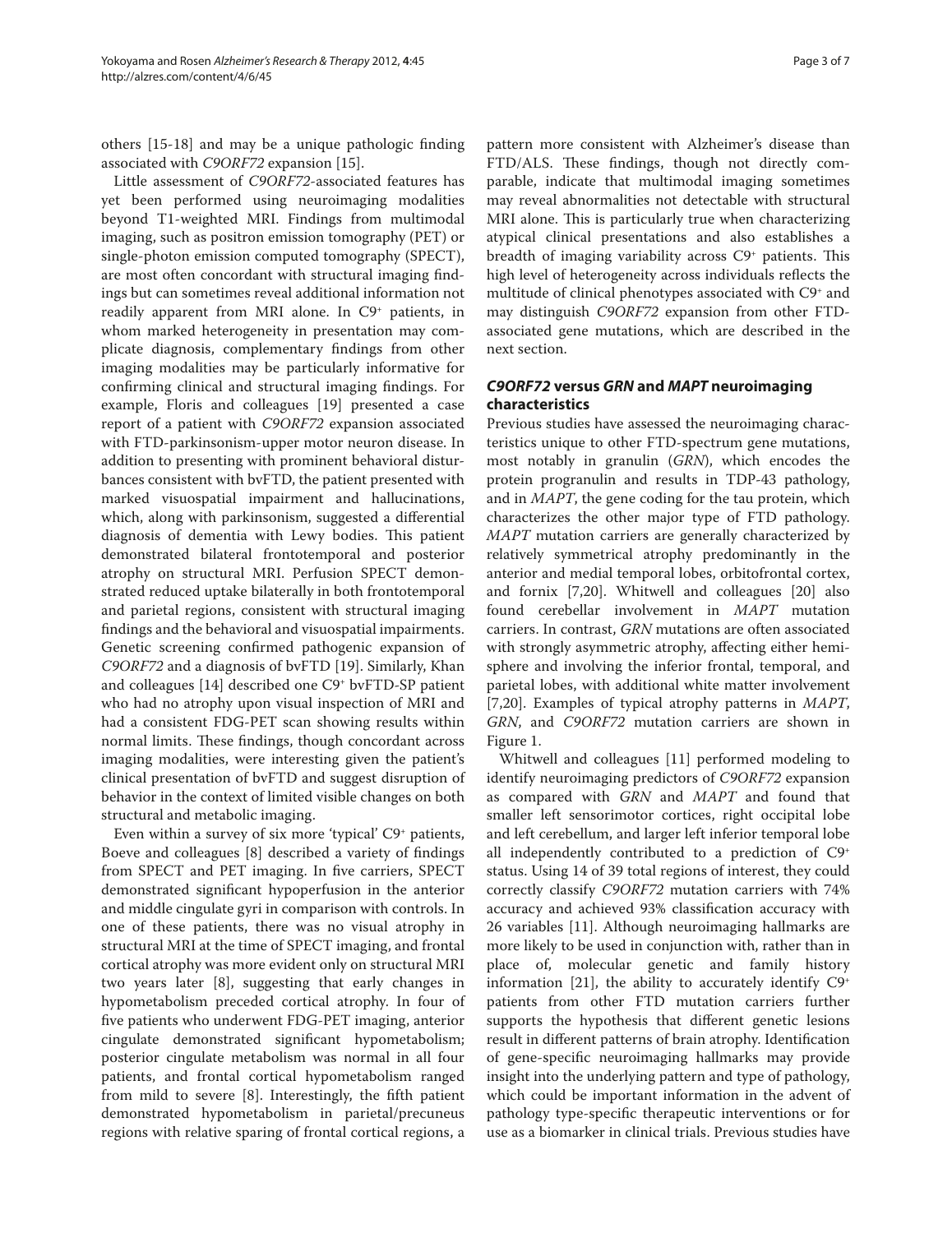

suggested that FTLD-TDP-43 type may be consistent with specific patterns of structural atrophy  $[22,23]$ . Both TDP-43 (harmonized [24]) type A and B pathologies have been associated with C9<sup>+</sup> FTD/ALS [8-10,16-18] and are broadly consistent with neuroimaging hallmarks for each: type A (Mackenzie type 1, Sampathu type 3) was associated with more dorsal frontotemporal, inferior parietal, striatal, and thalamic atrophy, and type B (Mackenzie type 3, Sampathu type 2) was associated with relatively symmetrical posterior frontal, medial temporal, prefrontal, orbitofrontal, and insular cortex atrophy  $[22,23]$ . The association of neuroimaging findings and pathology in less common clinical presentations of  $C9$ <sup>+</sup> cases, however, remains to be determined.

The role of genotype in changes in brain structure over time provides another insight into early hallmarks of disease and its underlying phenomenology. Although the sample size was small, Mahoney and colleagues [10] found that annualized rates of brain atrophy were greatest in *GRN* (n = 4) carriers, followed by carriers of *C9ORF72* ( $n = 5$ ) and *MAPT* ( $n = 6$ ), although mean atrophy rates did not differ significantly between groups [25]. Previously, Whitwell and colleagues [26] demonstrated similar findings whereby *GRN* mutation carriers had higher annual rates of whole-brain atrophy in comparison with *MAPT* mutation carriers. Boeve and colleagues [8] reported on at least 2 years of longitudinal follow-up in eight C9+ patients, who showed progression of atrophy specifically in frontal lobes and ventricular enlargement. Previously, *GRN* mutations were shown to exhibit asymmetric volume loss mainly in inferior frontal, superior temporal, and inferior parietal lobes, precuneus, and cingulate cortex over time [25]. In *MAPT* mutation carriers, longitudinal volume loss is symmetric and involves anteromedial temporal lobes, orbitofrontal cortex, and white matter tracts, including corpus callosum [25].

Of note, Khan and colleagues [14] described two patients with bvFTD-SP who demonstrated no significant brain atrophy over the course of 3 years and 8 years, respectively; the seeming lack of progressive atrophy contributed some uncertainty to the patients' initial bvFTD diagnosis. A small minority of patients with mutation in *C9ORF72* have been described with similar absences of visible brain atrophy in MRI [8,9], and this stands in stark contrast to the often insidious progression of volume loss displayed with the other main gene mutation causing TDP-43 pathology, *GRN*. The possibility that some patients harboring *C9ORF72* repeat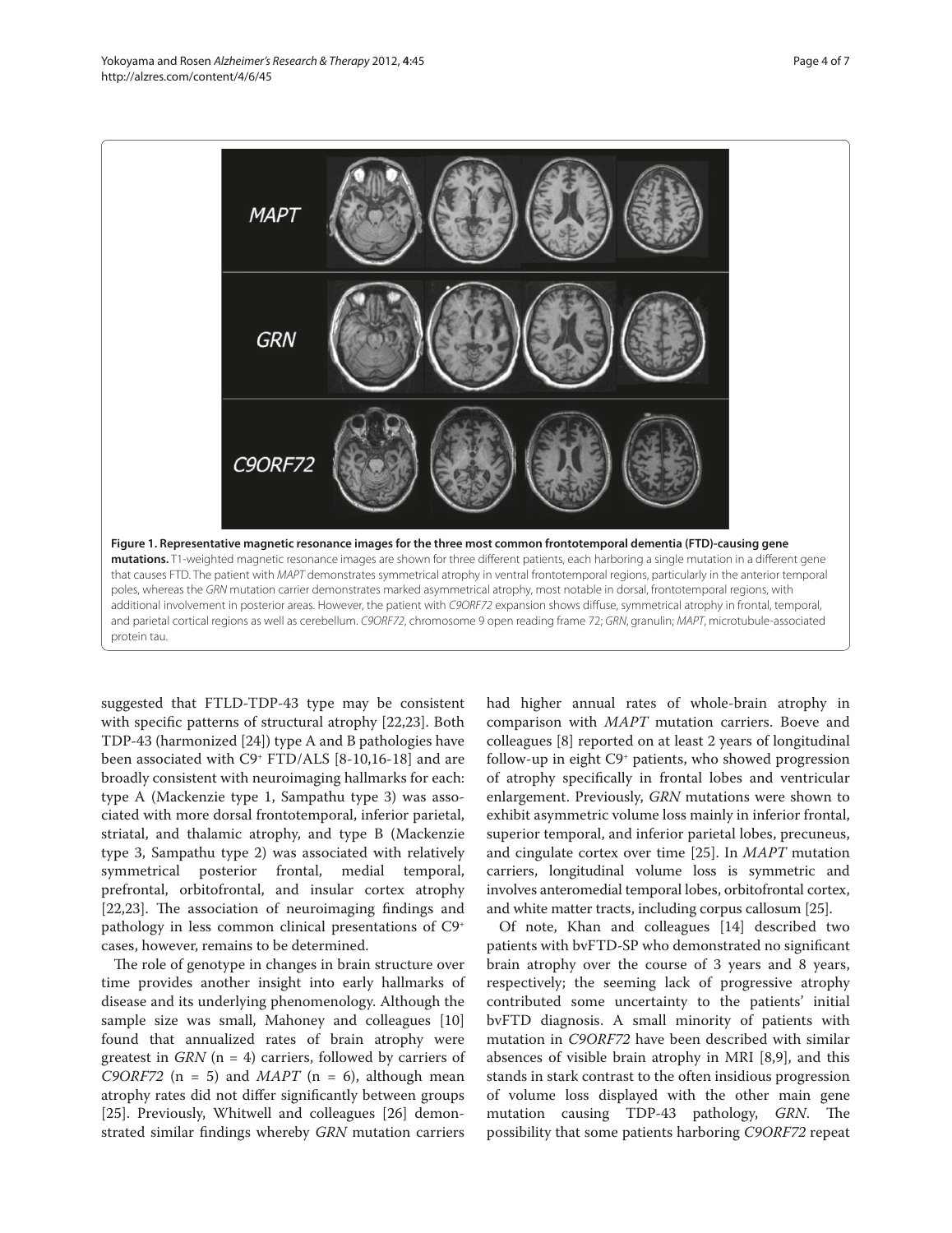expansion may not show progressive brain atrophy thus seems quite unusual in comparison with other mutations, and it will be important to investigate potential factors that modify rates of progression, including the number of hexanucleotide repeats, as the technology becomes available.

## **Thalamic atrophy, subcortical connectivity, and slowly progressive FTD: insights into C9 pathogenicity?**

Broadly, *MAPT* atrophy is symmetric and more ventral whereas *GRN* atrophy is asymmetric and more dorsal [25], and this difference may reflect degeneration in different functional networks that may be selectively vulnerable to FTLD [27]. Although initial lesions (genetic, developmental, environmental, and so on) may differentially determine which brain region is first affected, studies in FTD mutation carriers as well as in other diseases strongly suggest that once a degenerative process is set in motion, that process will continue in a circumscribed pattern [25] that may be determined by connections reflecting intrinsic organization of functional brain systems [27]. Zhou and colleagues [28] suggest that neurodegenerative processes may begin within a single 'epicenter' and spread through a specific network of functional paths. In the case of mutation carriers, genetically mediated vulnerability may enhance this spread. Two key questions thus remain: how does *C9ORF72* expansion alter vulnerability, and upon what path does it tread?

Findings from published neuroimaging studies thus far suggest that subcortical structures, including the thalamus and cerebellum, may be uniquely affected by mutation in *C9ORF72.* As reviewed by Schmahmann and colleagues [29], these regions are both interconnected with the entire cerebral cortex. If these subcortical regions serve as the epicenter for *C9ORF72* pathology, then their diffuse cortical connectivity may be a clue to the mechanisms leading to the diffuse cortical involvement that seems characteristic of this mutation.

Subcortical involvement may also explain the development of symptoms even in patients who have relatively little cortical atrophy. In a meticulous review, Schmahmann and Pandya [30] describe disconnection syndromes that can occur in the context of specific subcortical involvement of the basal ganglia, thalamus, and cerebellum. The authors propose that neural architecture determines function, that specific connections between subcortical nodes define behavior, and that fiber tracts linking cerebral cortical regions to one another enable the coordination necessary for complex behaviors [30]. In this framework, changes in the connectivity of these subcortical structures with the cortex could account for some of the behavioral, executive function, and motor symptoms that have recently been associated with *C9ORF72* FTD/ALS, even in patients who show relatively little cortical atrophy. This hypothesis will have to be addressed in future studies integrating structural and functional imaging methodology and linking them to symptoms [13,31].

## **Conclusions**

Mutation carriers with FTD demonstrate prominent sym metric atrophy in frontal and temporal lobes and insula. Main hallmarks specific to *C9ORF72* may include relatively diffuse changes that involve posterior as well as anterior cortical regions and bilateral thalamic and cerebellar atrophy. Involvement of temporal lobes does not appear to be as prominent in C9<sup>+</sup> patients with bvFTD but is still seen in those with PPA. Occipital and cere bellar atrophy and relative sparing of temporal lobes may be distinguishing features of *C9ORF72* relative to *GRN*- or *MAPT*-associated disease. Finally, in some expansion carriers, atrophy may not be apparent upon visual inspection of MRI despite clear clinical symptoms, and this may reflect the effects of disease on subcortical structures.

Although significant efforts have been undertaken to characterize *C9ORF72* expansion carriers, much of this work has been performed on incomplete archival data or samples of convenience, resulting in diverse datasets and study designs that can be difficult to compare directly, particularly in small cohorts. Future investigations of neuroimaging characteristics in *C9ORF72* expansion carriers will require careful clinical characterization and study designs that are properly controlled with respect to diagnosis and image ascertainment. Comparisons of C9+ FTD with sporadic disease may further complement work comparing *C9ORF72* expansion with other FTDcausing mutations. Furthermore, very few studies have examined the imaging features of *C9ORF72* in modalities other than T1-weighted structural MRI. While neuroimaging for diagnostic assessment of mutation carriers will most likely complement—rather than replace—molecular genetic characterization, these signatures may serve a significant role in earlier identification and diagnosis of patients with mild behavioral syndromes or family histories of unknown etiology or both. In addition, neuroimaging may serve a critical role in the prediction of symptoms and in the assessment of drug effects during treatment trials, particularly during preclinical stages of disease. In the future, functional assessment of connectivity and subcortical network mapping may shed light on the mechanistic underpinnings of *C9ORF72* pathogenicity, particularly in the context of visually undetectable brain atrophy, and may complement structural imaging in diagnosis and longitudinal assessment.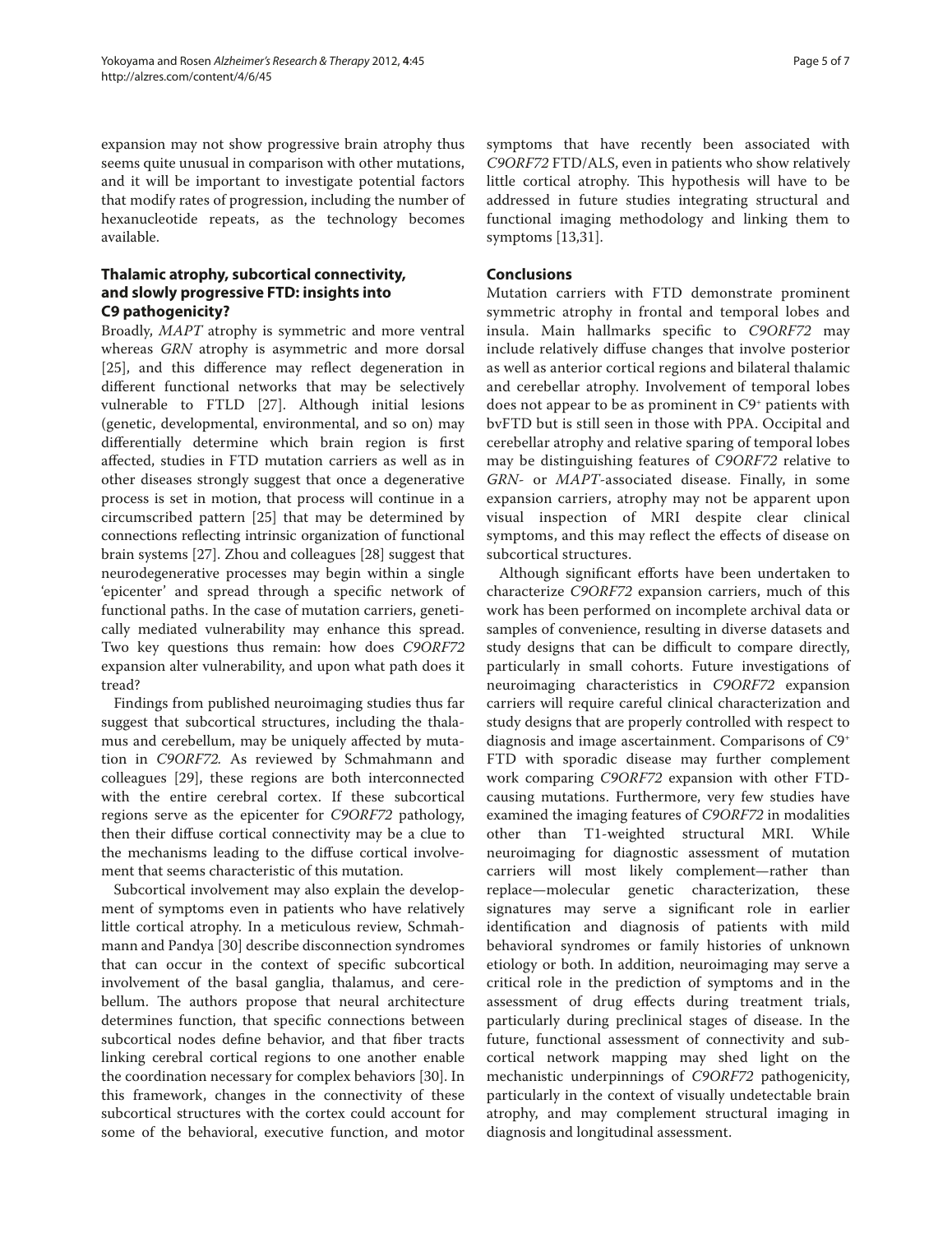### **Abbreviations**

ALS, amyotrophic lateral sclerosis; bvFTD, behavioral variant frontotemporal dementia; bvFTD-SP, slowly progressive behavioral variant frontotemporal dementia; C9+, chromosome 9 open reading frame 72 (C9ORF72) expansion carrier; C9ORF72, chromosome 9 open reading frame 72; FTD, frontotemporal dementia; FTD-MND, frontotemporal dementia with motor neuron disease; FTLD, frontotemporal lobar degeneration; GRN, granulin; MAPT, microtubuleassociated protein tau; MRI, magnetic resonance imaging; PET, positron emission tomography; PPA, primary progressive aphasia; SPECT, single-photon emission computed tomography.

#### **Competing interests**

The authors declare that they have no competing interests.

#### **Acknowledgments**

JSY was funded by a diversity supplement from the National Institute on Aging-National Institutes of Health (P50-AG023501-08S1, principal investigator: Bruce L Miller). The work was also funded by AG019724.

#### Published: 16 November 2012

#### **References**

- 1. Morita M, Al-Chalabi A, Andersen PM, Hosler B, Sapp P, Englund E, Mitchell JE, Habgood JJ, de Belleroche J, Xi J, Jongjaroenprasert W, Horvitz HR, Gunnarsson LG, Brown RH Jr.: A locus on chromosome 9p confers susceptibility to ALS and frontotemporal dementia. Neurology 2006, 66:839-844.
- DeJesus-Hernandez M, Mackenzie IR, Boeve BF, Boxer AL, Baker M, Rutherford NJ, Nicholson AM, Finch NA, Flynn H, Adamson J, Kouri N, Wojtas A, Sengdy P, Hsiung GY, Karydas A, Seeley WW, Josephs KA, Coppola G, Geschwind DH, Wszolek ZK, Feldman H, Knopman DS, Petersen RC, Miller BL, Dickson DW, Boylan KB, Graff-Radford NR, Rademakers R: Expanded GGGGCC hexanucleotide repeat in noncoding region of C9ORF72 causes chromosome 9p-linked FTD and ALS. Neuron 2011, 72:245-256.
- 3 . Renton AE, Majounie E, Waite A, Simón-Sánchez J, Rollinson S, Gibbs JR, Schymick JC, Laaksovirta H, van Swieten JC, Myllykangas L, Kalimo H, Paetau A, Abramzon Y, Remes AM, Kaganovich A, Scholz SW, Duckworth J, Ding J, Harmer DW, Hernandez DG, Johnson JO, Mok K, Ryten M, Trabzuni D, Guerreiro RJ, Orrell RW, Neal J, Murray A, Pearson J, Jansen IE, et al.: A hexanucleotide repeat expansion in C9ORF72 is the cause of chromosome 9p21-linked ALS-FTD. Neuron 2011, 72:257-268.
- Byrne S, Elamin M, Bede P, Shatunov A, Walsh C, Corr B, Heverin M, Jordan N, Kenna K, Lynch C, McLaughlin RL, Iyer PM, O'Brien C, Phukan J, Wynne B, Bokde AL, Bradley DG, Pender N, Al-Chalabi A, Hardiman O: Cognitive and clinical characteristics of patients with amyotrophic lateral sclerosis carrying a C9orf72 repeat expansion: a population-based cohort study. Lancet Neurol 2012, 11:232-240.
- 5. Chiò A, Borghero G, Restagno G, Mora G, Drepper C, Traynor BJ, Sendtner M, Brunetti M, Ossola I, Calvo A, Pugliatti M, Sotgiu MA, Murru MR, Marrosu MG, Marrosu F, Marinou K, Mandrioli J, Sola P, Caponnetto C, Mancardi G, Mandich P, La Bella V, Spataro R, Conte A, Monsurrò MR, Tedeschi G, Pisano F, Bartolomei I, Salvi F, Lauria Pinter G, et al.: Clinical characteristics of patients with familial amyotrophic lateral sclerosis carrying the pathogenic GGGGCC hexanucleotide repeat expansion of C9ORF72. Brain 2012, 135:784-793.
- 6. Cooper-Knock J, Hewitt C, Highley JR, Brockington A, Milano A, Man S, Martindale J, Hartley J, Walsh T, Gelsthorpe C, Baxter L, Forster G, Fox M, Bury J, Mok K, McDermott CJ, Traynor BJ, Kirby J, Wharton SB, Ince PG, Hardy J, Shaw PJ: Clinico-pathological features in amyotrophic lateral sclerosis with expansions in C9ORF72. Brain 2012, 135:751-764.
- 7. Rohrer JD, Warren JD: Phenotypic signatures of genetic frontotemporal dementia. Curr Opin Neurol 2011, 24:542-549.
- Boeve BF, Boylan KB, Graff-Radford NR, DeJesus-Hernandez M, Knopman DS, Pedraza O, Vemuri P, Jones D, Lowe V, Murray ME, Dickson DW, Josephs KA, Rush BK, Machulda MM, Fields JA, Ferman TJ, Baker M, Rutherford NJ, Adamson J, Wszolek ZK, Adeli A, Savica R, Boot B, Kuntz KM, Gavrilova R, Reeves A, Whitwell J, Kantarci K, Jack CR Jr., Parisi JE, Lucas JA, Petersen RC, Rademakers R: Characterization of frontotemporal dementia and/or amyotrophic lateral sclerosis associated with the GGGGCC repeat expansion in C9ORF72. Brain 2012, 135:765-783.
- 9. Simón-Sánchez J, Dopper EG, Cohn-Hokke PE, Hukema RK, Nicolaou N,
- 10. Mahoney CJ, Beck J, Rohrer JD, Lashley T, Mok K, Shakespeare T, Yeatman T, Warrington EK, Schott JM, Fox NC, Rossor MN, Hardy J, Collinge J, Revesz T, Mead S, Warren JD: Frontotemporal dementia with the C9ORF72 hexanucleotide repeat expansion: clinical, neuroanatomical and neuropathological features. Brain 2012, 135:736-750.
- 11. Whitwell JL, Weigand SD, Boeve BF, Senjem ML, Gunter JL, DeJesus-Hernandez M, Rutherford NJ, Baker M, Knopman DS, Wszolek ZK, Parisi JE, Dickson DW, Petersen RC, Rademakers R, Jack CR Jr., Josephs KA: Neuroimaging signatures of frontotemporal dementia genetics: C9ORF72, tau, progranulin and sporadics. Brain 2012, 135:794-806.
- 12. Boxer AL, Mackenzie IR, Boeve BF, Baker M, Seeley WW, Crook R, Feldman H, Hsiung GY, Rutherford N, Laluz V, Whitwell J, Foti D, McDade E, Molano J, Karydas A, Wojtas A, Goldman J, Mirsky J, Sengdy P, Dearmond S, Miller BL, Rademakers R: Clinical, neuroimaging and neuropathological features of a new chromosome 9p-linked FTD-ALS family. J Neurol Neurosurg Psychiatr 2011, 82:196-203.
- 13. Sha SJ, Takada LT, Rankin KP, Yokoyama JS, Rutherford NJ, Fong JC, Khan BK, Karydas A, Baker MC, DeJesus-Hernandez M, Pribaldi M, Coppola G, Geschwind DH, Rademakers R, Lee SE, Seeley W, Miller BL, Boxer A: Frontotemporal dementia due to C9ORF72 mutations: Clinical and imaging features. Neurology 2012, 79:1002-1011.
- 14. Khan BK, Yokoyama JS, Takada LT, Sha SJ, Rutherford NJ, Fong JC, Karydas AM, Wu T, Ketelle RS, Baker MC, Hernandez MD, Coppola G, Geschwind DH, Rademakers R, Lee SE, Rosen HJ, Rabinovici GD, Seeley WW, Rankin KP, Boxer AL, Miller BL: Atypical, slowly progressive behavioural variant frontotemporal dementia associated with C9ORF72 hexanucleotide expansion. J Neurol Neurosurg Psychiatr 2012, 83:358-364.
- 15. Al-Sarraj S, King A, Troakes C, Smith B, Maekawa S, Bodi I, Rogelj B, Al-Chalabi A, Hortobagyi T, Shaw CE: p62 positive, TDP-43 negative, neuronal cytoplasmic and intranuclear inclusions in the cerebellum and hippocampus define the pathology of C9orf72-linked FTLD and MND/ ALS. Acta Neuropathol 2011, 122:691-702.
- 16. Murray ME, DeJesus-Hernandez M, Rutherford NJ, Baker M, Duara R, Graff-Radford NR, Wszolek ZK, Ferman TJ, Josephs KA, Boylan KB, Rademakers R, Dickson DW: Clinical and neuropathologic heterogeneity of c9FTD/ALS associated with hexanucleotide repeat expansion in C9ORF72. Acta Neuropathol 2011, 122:673-690.
- 17. Hsiung GY, DeJesus-Hernandez M, Feldman HH, Sengdy P, Bouchard-Kerr P, Dwosh E, Butler R, Leung B, Fok A, Rutherford NJ, Baker M, Rademakers R, Mackenzie IR: Clinical and pathological features of familial frontotemporal dementia caused by C9ORF72 mutation on chromosome 9p. Brain 2012, 135:709-722.
- 18. Snowden JS, Rollinson S, Thompson JC, Harris JM, Stopford CL, Richardson AM, Jones M, Gerhard A, Davidson YS, Robinson A, Gibbons L, Hu Q, DuPlessis D, Neary D, Mann DM, Pickering-Brown SM: Distinct clinical and pathological characteristics of frontotemporal dementia associated with C9ORF72 mutations. Brain 2012, 135:693-708.
- 19. Floris G, Borghero G, Cannas A, Di Stefano F, Costantino E, Murru MR, Brunetti M, Restagno G, Traynor BJ, Marrosu MG, Chiò A, Marrosu F: Frontotemporal dementia with psychosis, parkinsonism, visuo-spatial dysfunction, upper motor neuron involvement associated to expansion of C9ORF72: a peculiar phenotype? J Neurol 2012, 259:1749-1751.
- 20. Whitwell JL, Jack CR, Boeve BF, Senjem ML, Baker M, Rademakers R, Ivnik RJ, Knopman DS, Wszolek ZK, Petersen RC, Josephs KA: Voxel-based morphometry patterns of atrophy in FTLD with mutations in MAPT or PGRN. Neurology 2009, 72:813-820.
- 21. Robertson NP: The C9ORF72 syndrome: implications for clinical practice. J Neurol 2012, 259:794-796.
- 22. Rohrer JD, Geser F, Zhou J, Gennatas ED, Sidhu M, Trojanowski JQ, Dearmond SJ, Miller BL, Seeley WW: TDP-43 subtypes are associated with distinct atrophy patterns in frontotemporal dementia. Neurology 2010, 75:2204-2211.
- 23. Whitwell JL, Jack CR Jr., Parisi JE, Senjem ML, Knopman DS, Boeve BF, Rademakers R, Baker M, Petersen RC, Dickson DW, Josephs KA: Does TDP-43 type confer a distinct pattern of atrophy in frontotemporal lobar degeneration? Neurology 2010, 75:2212-2220.